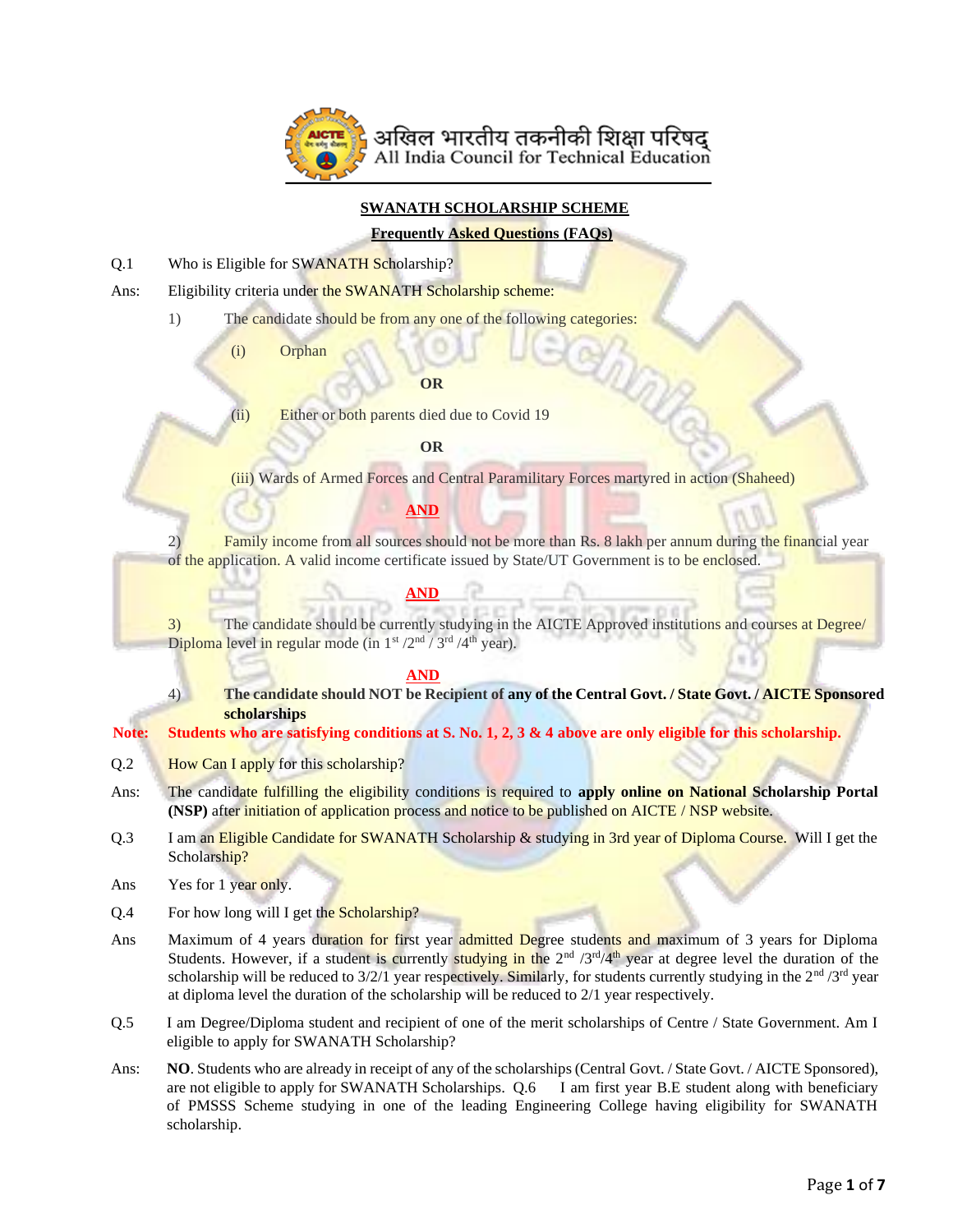- Q.6 Am I eligible to apply for SWANATH Scholarship?
- Ans: **NO**. You are not eligible, since you are already in receipt of one of the Scholarships of Government of India.
- Q.7 Eligibility of scholarship when a candidate fails / drops out in subsequent year.
- Ans: If a candidate fails / drops out in subsequent year, he / she will not be eligible for further scholarship.
- Q.8 Procedure for renewal of Scholarship under SWANATH Schemes
- Ans: The scholarship will be renewed for the next year of study on receipt of renewal through National Scholarship Portal (NSP) by submitting Promotion Certificate duly certified by the Head of Institution in the online portal.
- Q.9 Is there any reservation for SC/ST/OBC Students? What is percentage of Reservation for SC/ST/OBC Students?
- Ans: **As per Government of India norms**.
- Q.10 What is the total number of scholarship?
- Ans : **Degree Level (AICTE approved) : 1000 & Diploma Level (AICTE approved) : 1000**
- Q.11 What is the Scholarship amount for each Student under SWANATH Scholarship Scheme?
- Ans: **Rs.50,000.00 per annum for every year of study**.
- Q.12 What is the mode of disbursement of scholarship?
- Ans: Scholarship will be disbursed only through Direct Benefit Transfer (DBT) in the bank account of the student by AICTE. Student must have General Saving Account in his / her name (FRILL/Minor/Joint account will not be accepted).
- Q.13 Is AADHAAR Card a Mandatory Document for SWANATH Scholarship?
- Ans: **Yes**. Aadhaar card and Aadhaar seeded bank account in the name of candidate is mandatory for submitting online application under SWANATH scheme.
- Q.14 Is there any E-mail (or) Helpline No. for SWANATH Scholarship Queries?
- Ans: **YES**. You can avail helpline services on **[consultant2stdc@aicte-india.org](mailto:consultant2stdc@aicte-india.org)** & **011-29581118** for any queries.
- Q.15 Whom to contact in case of any difficulties in accessing the Portal for submitting Online Application?
- Ans: You can avail Helpdesk Service on **helpdesk@nsp.gov.in** for any queries.
- Q.16 What is the opening and closing date for online submission of SWANATH Scholarship application?
- Ans: Please refer to NSP portal for further updates.
- Q.17 Whom to contact after submission of online scholarship application
- Ans: After submission of online scholarship application, students are advised to check all the credentials properly. In case of omissions / errors, immediately **contact the institute** for rectifying the same. **Students are also advised to request their Institute to verify and forward the application within the time period mentioned in the NSP Portal.**
- Q.18 What are the reasons of direct rejection of application under SWANATH Scheme?
- Ans: Followings may be the reasons
	- Student is admitted in Non-Technical courses or Course is not approved by AICTE in the current academic year.
	- University / Institute is not approved by the AICTE in the current academic year.
	- Incomplete/Wrong information filled in submitted application.
	- Student admitted in duel degree courses.
	- Student is availing scholarship from any other sources.
	- Student admitted in Post-graduate courses.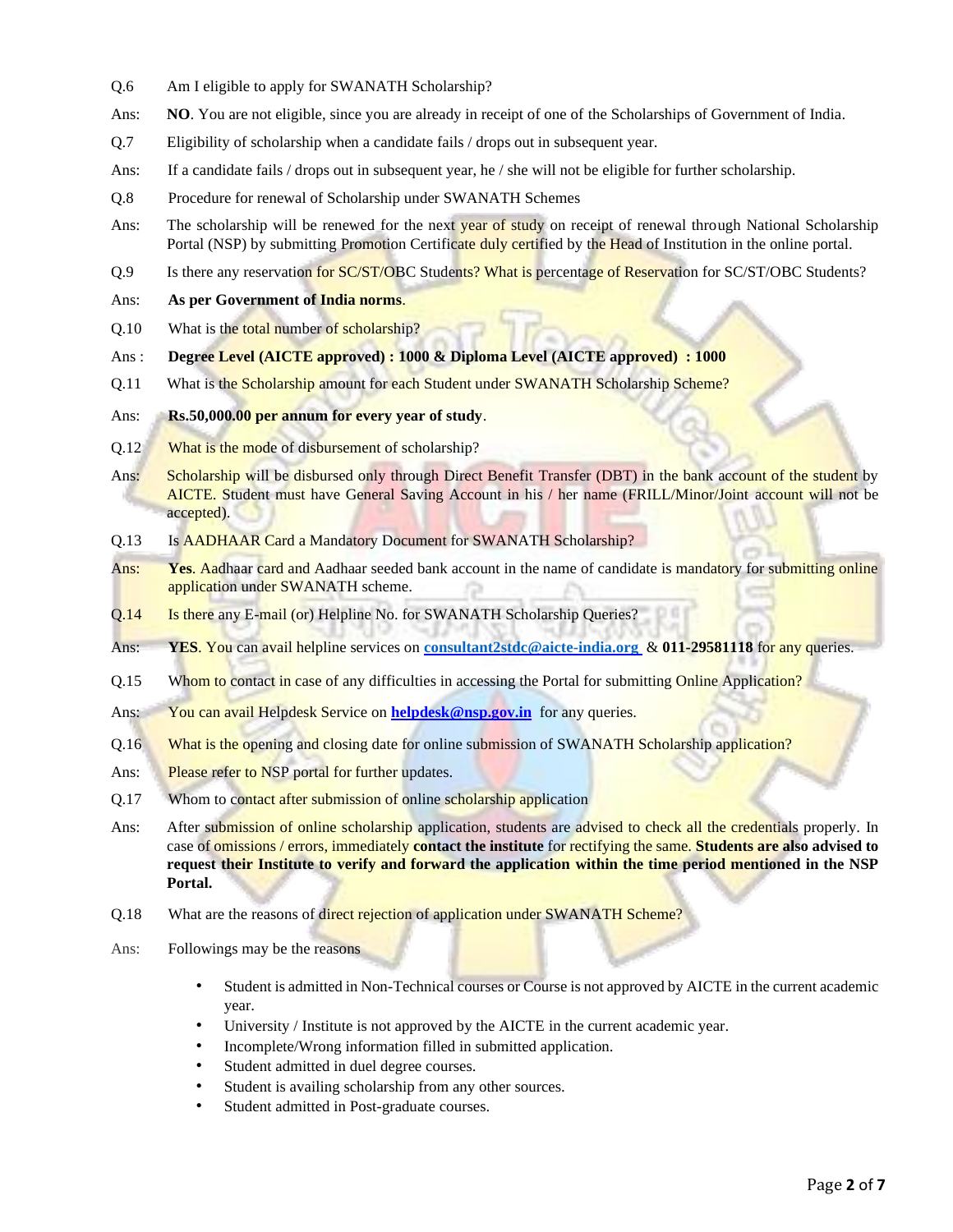- Q. 19 What are the reasons of rejection of annual family income certificate?
- Ans: Followings may be the reasons
	- Annual family income certificate of current year is not submitted.
	- Annual family income certificate is not in the name of applicant or any his/her family member.
	- Submitted Annual family income certificate issued by other than competent authority (Tehshildar, Magistrate, Revenue officer/Block Development officer etc.).
	- Annual family income certificate submitted without signature/stamp of the competent authority.
- Q. 20 What are the reasons of rejection of promotion certificate?
- Ans: Followings may be the reasons
	- Incomplete or blank promotion certificate submitted.
	- Promotion certificate submitted without college's stamp or signature of the Principal / Director.

### Q. 21 What are the reasons of rejection of Category Certificate?

- Ans: Followings may be the reasons
	- Category certificate is not issued by Distt. Magistrate / Deputy Commissioner / SDM / Tehsildar.
	- Category certificate is not issued in the name of applicant.
	- Irrelevant document attached in place of category certificate.
	- Copy of category certificate is blurred.
	- Wrong category certificate uploaded i.e. student mentioned in application that he belongs to SC but category certificate submitted of OBC.
- Q. 22 What are the reasons of rejection of HSC/SSC certificate?

Ans: Followings may be the reasons

- Copy of HSC/SSC certificate is blurred.
- Copy of HSC/SSC certificate is not accessible.
- Copy of HSC/SSC is not in the name of applicant.
- Irrelevant Document attached in place of HSC/SSC
- Q. 23 What are the different documents to be uploaded with the application form
- Ans: Followings are the documents to be uploaded:

## **A. For Orphan Candidates:**

(i) Death Certificates of both Father & Mother (if available)

#### **OR**

- A certificate issued by Tehsildar /  $S$  D M as per enclosed format (Appendix I).
- (ii) Bonafide Certificate issued by the institution (Appendix  $-$  II).
- (iii)  $10+2$  / equivalent and  $10^{th}$  Mark sheet for Degree Level
- $(iv)$  10<sup>th</sup> /equivalent Mark sheet for Diploma Level
- (v) Category Certificate (SC/ST/OBC-NCL)

## **B. For Candidates whose either or both Parents Died due to Covid 19:**

(i) Death Certificate of Father/Mother or both explicitly mentioning that the death was due to Covid-19.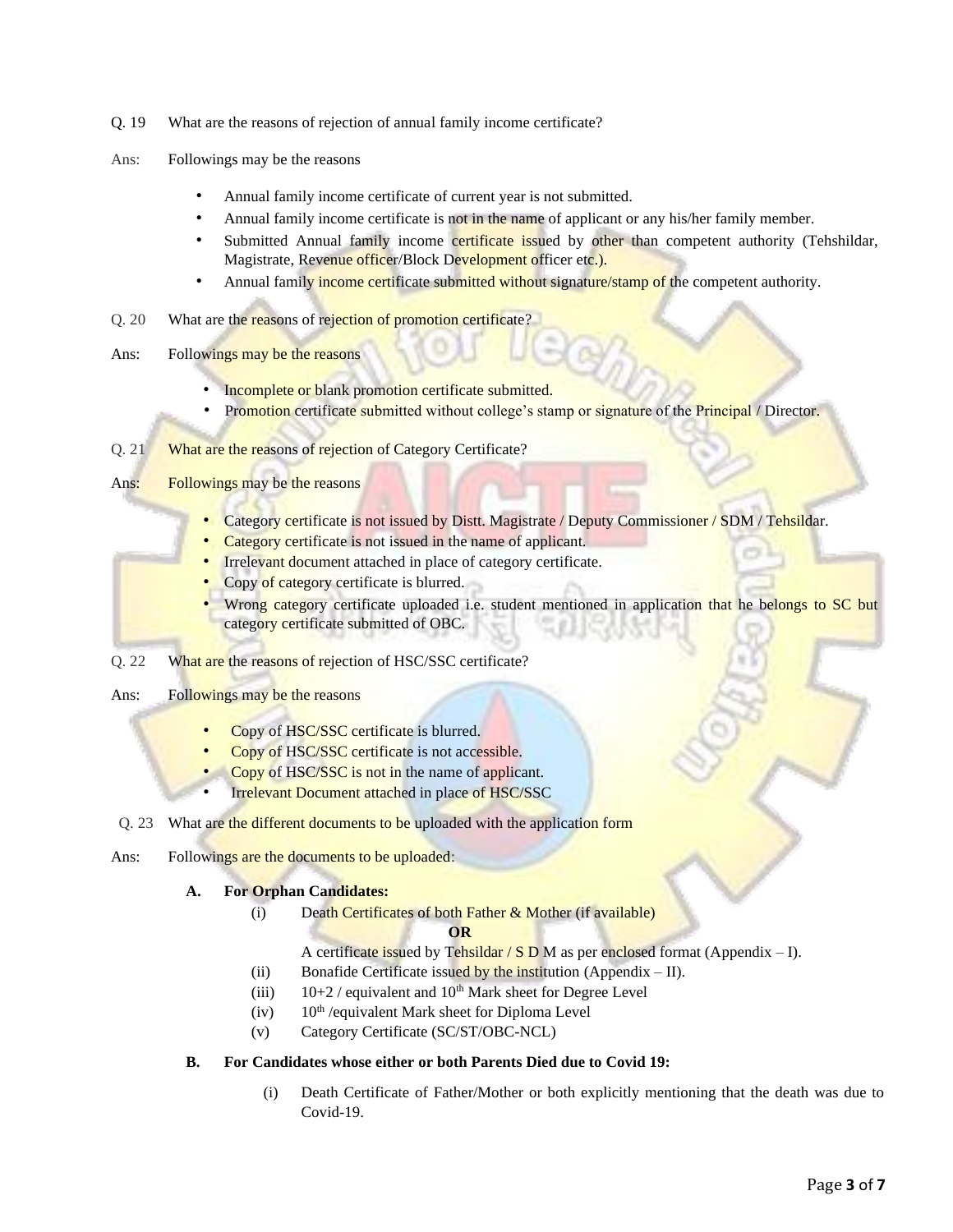- (ii) If one parent (Father or Mother) is alive, current year income certificate, explicitly mentioning that income of family less than 8 Lakh, issued by Competent Authority (Appendix –III).
- (iii) Bonafide Certificate issued by the institution (Appendix  $-$  II).
- (iv)  $10+2$ /equivalent and  $10<sup>th</sup>$  Mark sheet for Degree Level
- (v)  $10^{th}$  /equivalent Mark sheet for Diploma Level
- (vi) Category Certificate (SC/ST/OBC-NCL)

#### **C. For Wards of Armed Forces and Central Paramilitary Forces martyred in action (Shaheed)**

- (i) Death Certificate.
- (ii) Shaheed Certificate issued by the Armed Forces/ Central Paramilitary Forces
- (iii) Bonafide Certificate issued by the institution (Appendix  $-$  II).
- (iv)  $10+2/e$ quivalent and  $10<sup>th</sup>$  Mark sheet for Degree Level
- $(v)$  10<sup>th</sup> /equivalent Mark sheet for Diploma Level
- (vi) Current year income certificate, explicitly mentioning that income of family less than 8 Lakh, issued by Competent Authority (Appendix – III).
- (vii) Category Certificate (SC/ST/OBC-NCL)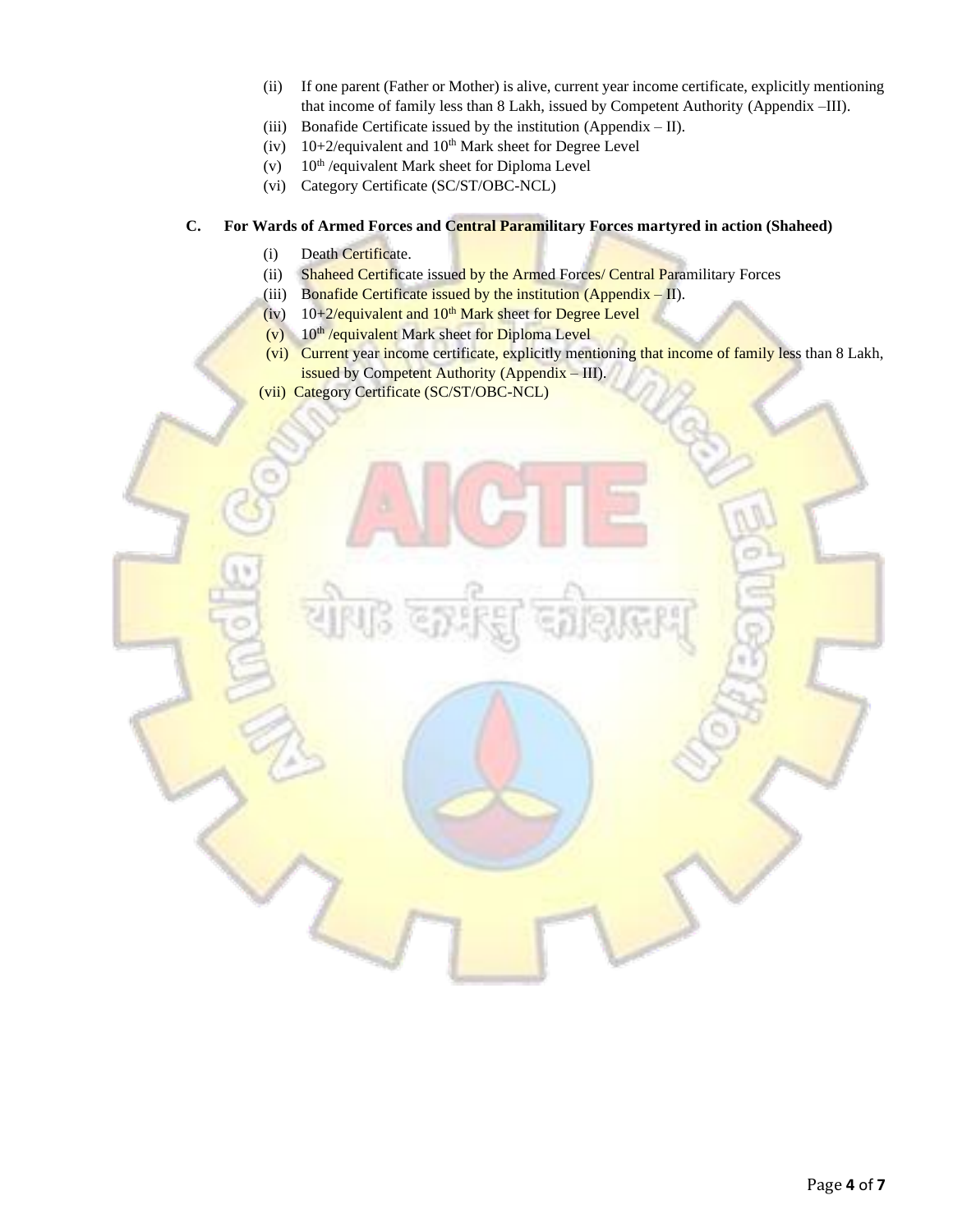# **Appendix - I**

## **SWANATH SCHOLARSHIP SCHEME OF AICTE**

## **CERTIFICATE FOR ORPHAN CANDIDATE**

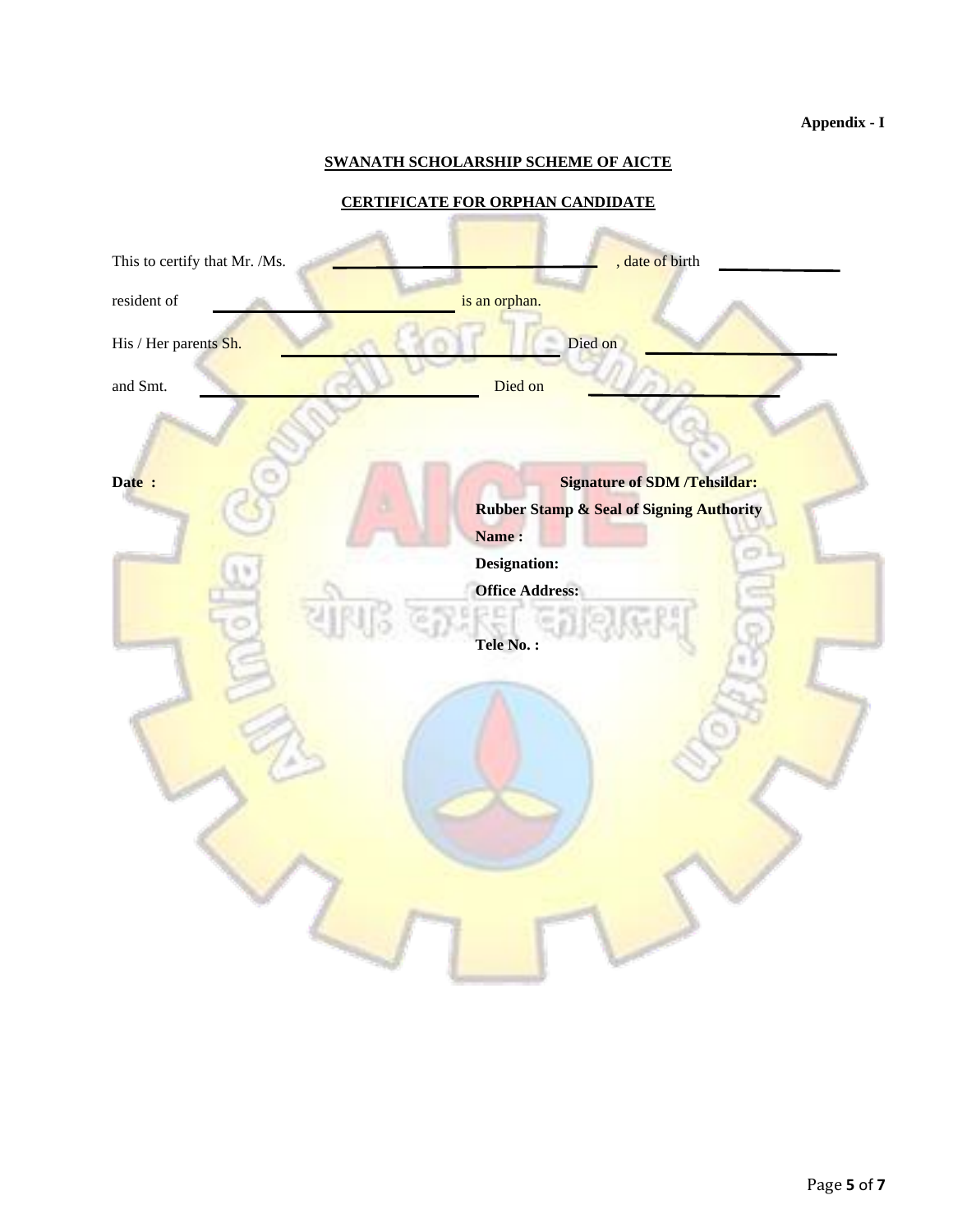**(preferably on letter head)**

**Appendix-II** 

# **SWANATH Scholarship**

**Study / Bonafide Certificate** 

**(To be issued by Director / Principal / Head of the Institution)** 

**(Please strike off whichever is not applicable)** 

| It is certified that Smt/Kumari (Student's name),         |                                    |                         |
|-----------------------------------------------------------|------------------------------------|-------------------------|
|                                                           |                                    |                         |
| Shri/Smt<br>$D/O$ ,                                       |                                    |                         |
| (Guardian's<br>name)                                      | is                                 | admitted                |
| in                                                        | Course                             | (Branch's               |
| Name) for the current Academic session in                 |                                    |                         |
| (College's/Institution's name) having AICTE Institute's   | 1                                  |                         |
| Permanent Id (PID)                                        |                                    |                         |
| Date:<br>Y<br>M<br>M<br>Y<br>Y<br>Y<br>D<br>D<br>Place: - | Signature of the Head of institute | (with Institution Seal) |